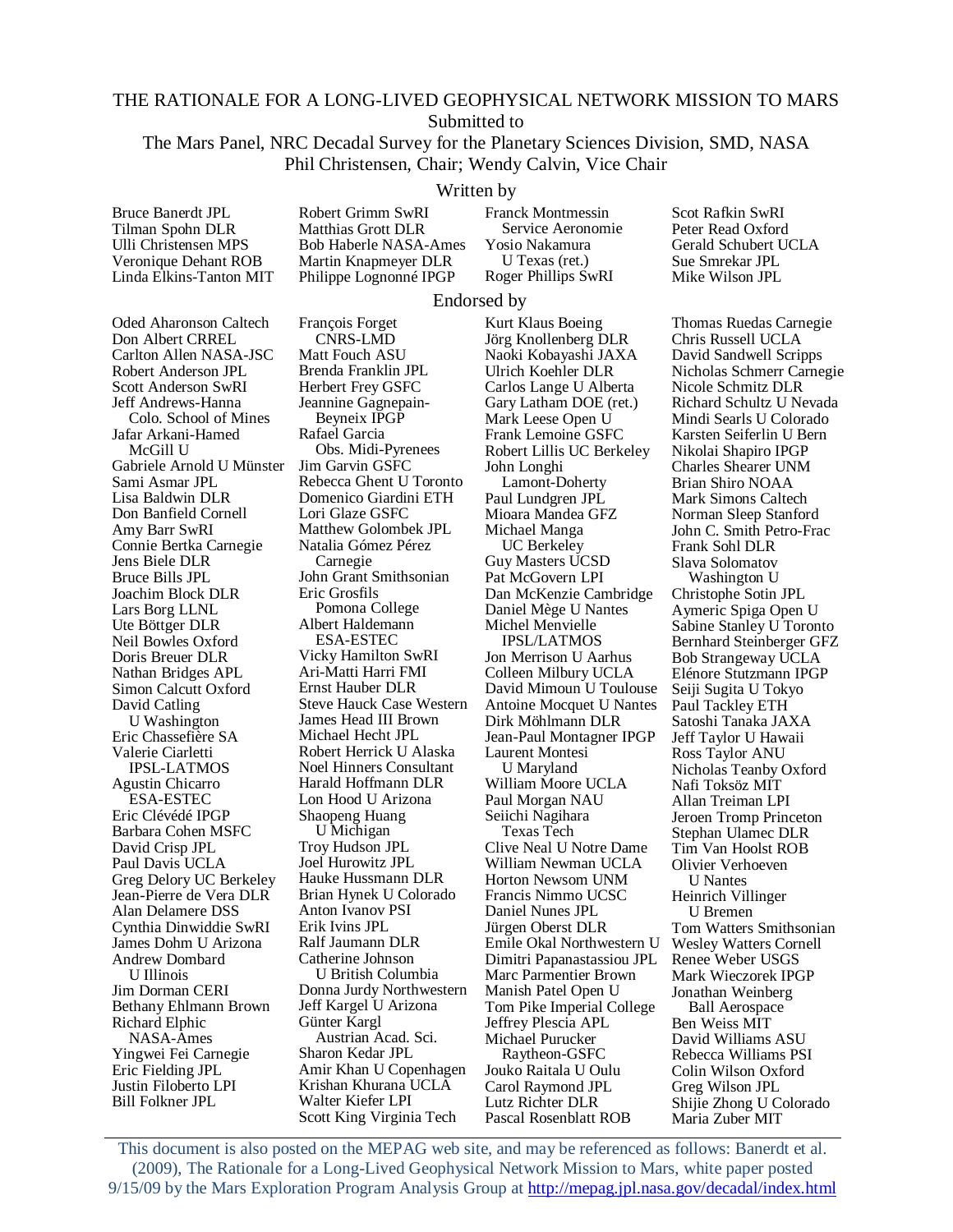### Introduction

The signatories of this paper support the development of a set of Mars surface stations (a "network") to study interior geophysical and surface meteorological science. These stations would provide continuous, high frequency measurements not possible from orbit. The science objectives for a Mars geophysical network have been consistently highly recommended by the National Academy for the past 30 years (see National Research Council, 1978, 1988, 1990, 1994, 1996, 1997, 2003a,b, 2008). In particular, the science from this network would directly address many of the previous decadal survey themes (National Research Council, 2003b), along with their attendant measurements:

- 1. What led to the unique character of our home planet (the past)?
	- Interior and bulk planetary composition
	- Internal structure and evolution
	- Horizontal and vertical variations in internal structure and composition
	- Major heat-loss mechanisms
	- Major characteristics of the iron-rich metallic core
- 2. What common dynamic processes shape Earth-like planets (the present)?
	- Processes that stabilize climate
	- Processes and rates of surface/atmosphere interaction
	- Active internal processes that shape atmospheres and surfaces
	- Current volcanic and/or tectonic activity

3. What fate awaits Earth's environment and those of the other terrestrial planets (the future)?

- Consequences of impacting particles and large objects
- Current flux of impactors

Note that the objectives and methods described in this white paper have significant overlap with a number of other white papers submitted to the Decadal Survey (e.g., Asmar et al., 2009; Edwards et al., 2009; Grimm, 2009; Lillis et al., 2009; MEPAG, 2009a,b; Mischna et al., 2009; Rafkin et al., 2009; Ruedas et al., 2009), illustrating the broad applicability to planetary science.

In the following sections we will outline the scientific rationale for a network mission to Mars, described the measurements required, and summarize key features of its implementation.

#### The Scientific Value of Mars Interior Investigations from Surface-Based Geophysics

Our fundamental understanding of the interior of the Earth comes from geophysics, geochemistry, and petrology. For geophysics, seismology, together with surface heat flow, magnetic, paleomagnetic and gravity field measurements, and electromagnetic (EM) techniques, have revealed the basic internal layering of the Earth, its thermal structure, its gross compositional stratification, as well as significant lateral variations in these quantities. For example, seismological, magnetic and paleomagnetic measurements revealed the basic components of seafloor spreading and subduction, and seismology alone has mapped the structure of the core, compositional and phase changes in the mantle, three-dimensional velocity anomalies in the mantle related to subsolidus convection, and lateral variations in lithospheric structure. Additionally, seismic information placed strong constraints on Earth's interior temperature distribution and the mechanisms of geodynamo operation. The comprehension of how life developed and evolved on Earth requires knowledge of Earth's thermal and volatile evolution and how mantle and crustal heat transfer, coupled with volatile release, affected habitability at and near the planet's surface. Whereas geophysics can provide information about past processes and states required to reach this understanding, it primarily provides a "snapshot" at one instant in time of how the Earth behaves. This "boundary condition" is a powerful constraint on all models that describe the history of the Earth and attempt to place the evolution of life in this framework, as such models must evolve to this present state.

Mars is a counterpoint to the Earth in how a terrestrial planet evolves. Earth's thermal engine has transferred heat to the surface largely by lithospheric recycling over much of its history, but on Mars there is no evidence in the available record that this process ever occurred (e.g., Pruis and Tanaka, 1995; Sleep and Tanaka, 1995). Over the past ~4 billion years, giant hotspots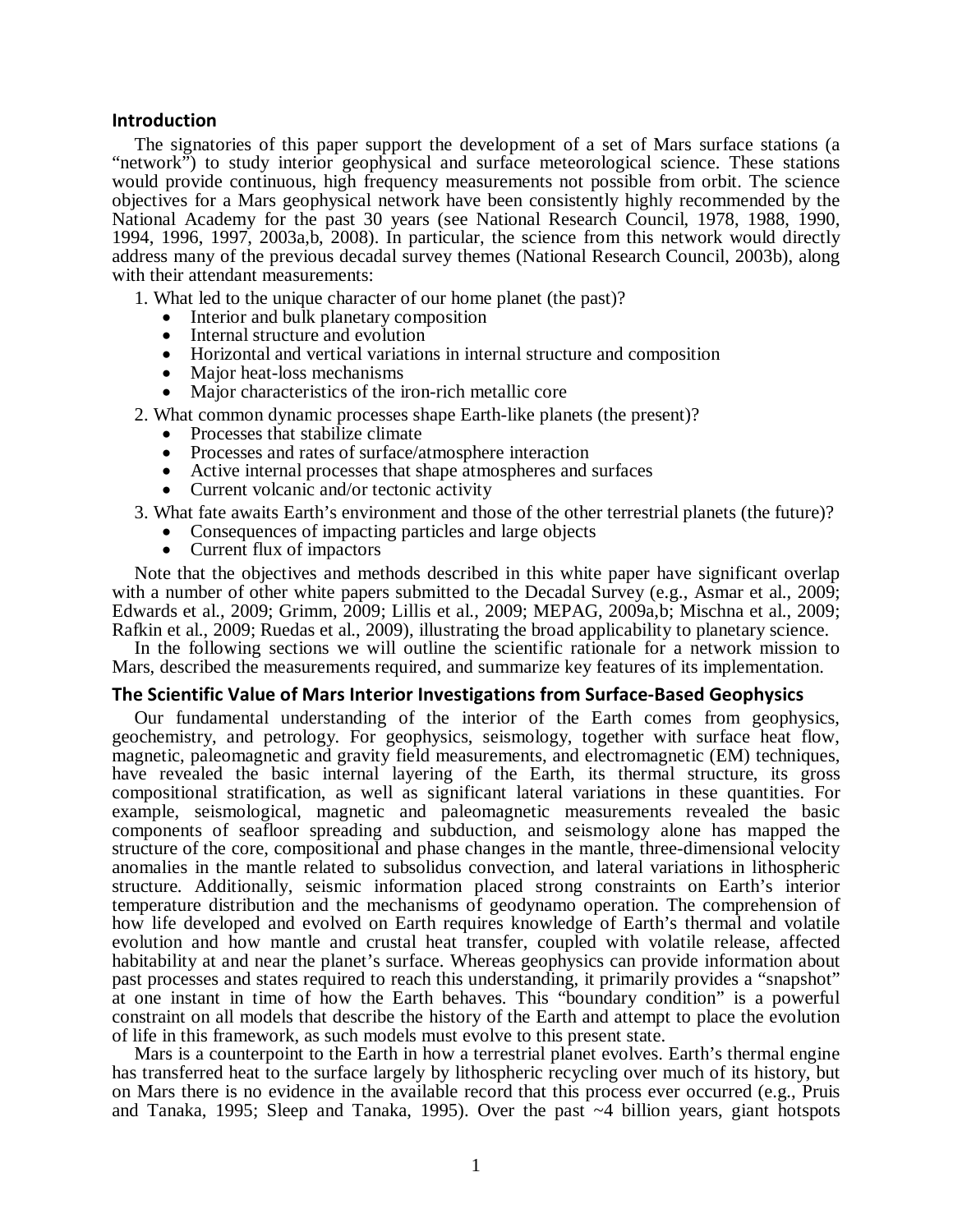(Tharsis and Elysium) have played a significant role in the tectonic and thermal evolution of the planet, and possibly had a causal relationship to an early core dynamo (Golombek and Phillips, 2009), which may, in turn, have been crucial for shielding Mars' early atmosphere from solar wind erosion (Fang et al., 2009). Furthermore, these volcanic complexes released massive amounts of volatiles to the martian atmosphere, which possibly led to clement conditions at times and provided favorable habitability environments (Phillips et al., 2001).

Although the Earth has lost the structures caused by differentiation and early evolution because of vigorous mantle convection, Mars may retain evidence, such as azimuthal and radial compositional differentiation in the crust and mantle. Martian meteorite compositions indicate melting source regions with different compositions that have persisted since the earliest evolution of the planet (Jones, 1986; Borg et al., 1997, 2002), suggesting that mantle convection has been insufficiently vigorous to homogenize the mantle. Further, much of the martian crust dates to the first half billion years of the solar system (Frey et al., 2002). Measurements of the planetary interior may therefore detect structures that still reflect differentiation and early planetary formation processes, making Mars an ideal subject for geophysical investigations aimed at understanding planetary accretion and early evolution. Accretion without initial melting, however, may produce earlier, more vigorous convection, which would have eliminated azimuthal compositional variations (Schubert and Spohn, 1990).

Planetary interiors not only record evidence of conditions of planetary accretion and differentiation, they exert significant control on surface environments. The structure of a planetary interior and its dynamics control heat transfer within a planet through advected mantle material, heat conducted through the lithosphere, and volcanism. Volcanism in particular controls the timing of volatile release, and influences the availability of water and carbon. The existence and strength of any planetary magnetic field depends in part upon the size and state of the core.

The crust of a planet is generally thought to form initially through fractionation of an early magma ocean, with later addition through partial melting of the mantle and resulting volcanism. Thus the volume (thickness) and structure of the crust places strong constraints on the depth and evolution of the putative martian magma ocean and, by extension, planetary magma oceans in general. Currently we do not know the volume of Mars' crust to within a factor of two. Orbital data allows the calculations of variations of crustal thickness (Neumann et al., 2004), but models generally must assume a mean thickness and uniform density for lack of any constraints.

Knowledge of the state of Mars' core and its size is important for understanding the planet's evolution. The thermal evolution of a terrestrial planet can be deduced from the dynamics of its mantle and core. The evolution of a planet and the possibility of dynamo magnetic field generation in its core are highly dependent on the planet's ability to develop convection in the core and in the mantle. In particular, a core magneto-dynamo is related either to a high thermal gradient in the liquid core (thermally driven dynamo) or to the growth of a solid inner core (chemically driven dynamo), or both (Longhi et al., 1992; Dehant et al., 2007, 2009; Breuer et al., 2007). The state of the core depends on the percentage of light elements in the core and on the core temperature, which is related to the heat transport in the mantle (Stevenson, 2001; Breuer and Spohn, 2003, 2006; Schumacher and Breuer, 2006). Thus the present size and state of the core has important implications for our understanding of the evolution and present state of Mars (Dehant et al., 2007, 2009; Stevenson, 2001; Breuer et al., 1997; Spohn et al., 2001; Van Thienen et al., 2007), yet the value of its radius is uncertain to  $\pm 10\%$  and it is unclear whether it is solid, liquid or both.

Mantle dynamics plays a key role in shaping the geology of the surface through volcanism and tectonics (Van Thienen et al., 2007). The radius of the core has implications for possible mantle convection scenarios and in particular for the presence of a perovskite phase transition at the bottom of the mantle, which enables global plume-like features to exist and persist over time (Spohn et al., 1998). Such strong, long-standing mantle plumes arising from the core-mantle boundary may explain the long-term volcanic activity in the Tharsis area. Nevertheless, their existence during the last billion years is uncertain. An alternative scenario is that the thermal insulation by locally thickened crust, which has a lower thermal conductivity and is enriched in radioactive elements in comparison to the mantle, leads to significant lateral temperature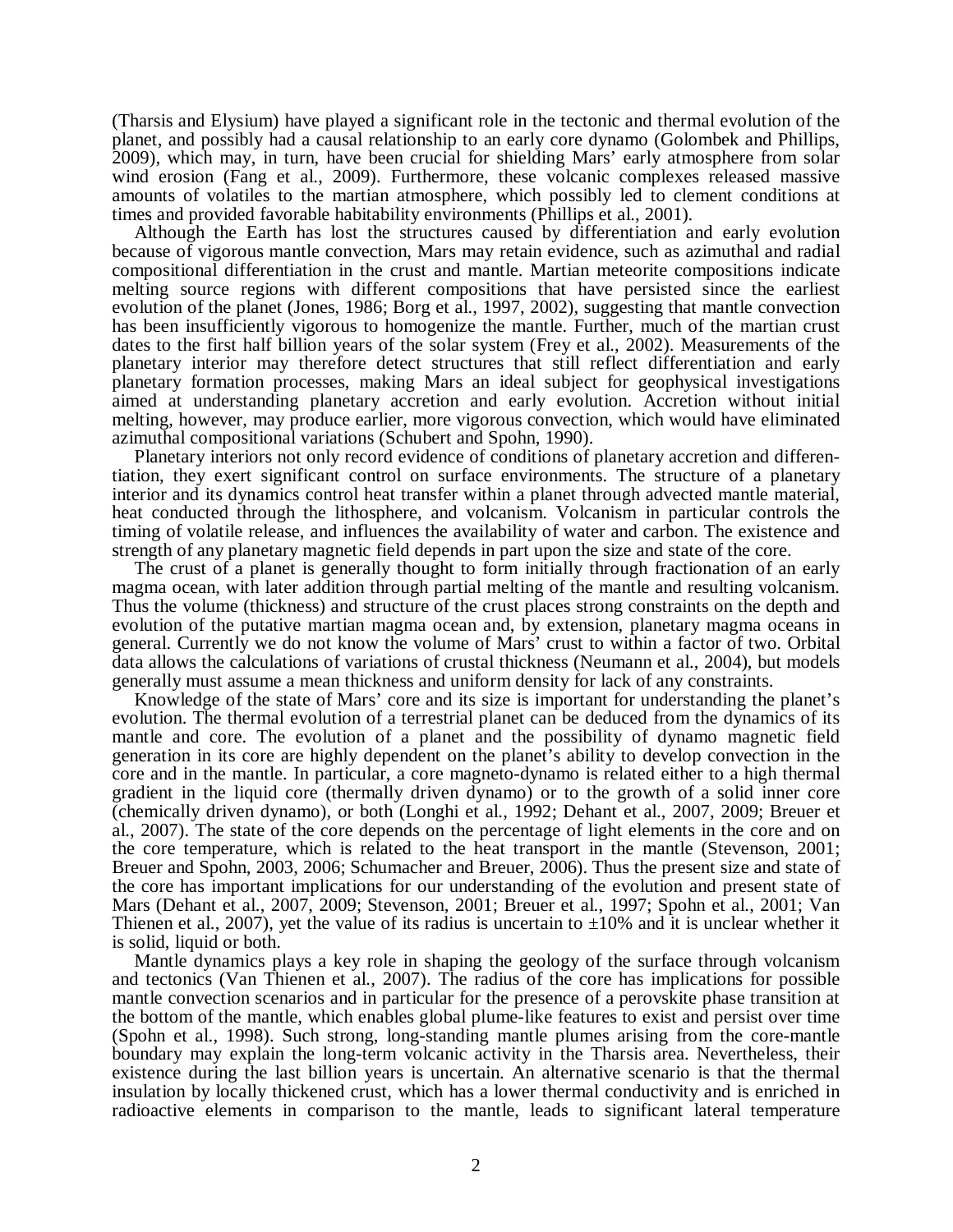variations in the upper mantle that are sufficient to generate partial melt even today (Schumacher and Breuer, 2006). We note that the tidal Q of Mars is ~80 (Smith and Born, 1976), substantially less than that of the Earth's mantle (~200), despite it being smaller and presumably cooler than the Earth.

A geophysical "snapshot" of Mars should reveal at a minimum the basic radial compositional structure: dimensions and properties of the crust, the upper and lower mantle, and the solid and/or liquid core. It should also place strong constraints on the radial thermal structure. Studies undertaken during the past decade have developed joint inversion strategies using multiple data sets (e.g., geodetic, seismic and EM; Verhoeven et al., 2005). These methods have been successfully applied to recover the temperature, mineralogy, and iron content of the Earth's lower mantle without trade-off between structural parameters (Verhoeven et al., 2009). The compositional structure relates to the bulk composition of the planet and early differentiation and fractionation of the interior, a time when life may have been spawned on Mars. Thermal structure is derived from the radial seismic velocity structure (particularly phase boundaries), heat flow, and EM sounding and provides the "end condition" on thermal evolution scenarios. Whereas much insight can be gained from a few representative measurements, the delineation of lateral variations in mantle thermal structure derived from a geophysical network with an adequate distribution of stations is necessary to gain full appreciation of heat transfer processes. It is very likely that there remain strong thermal anomalies in the mantle and spatial variations in lithospheric thickness from hot spot processes. In fact without this lateral information the average radial geophysical properties may not be well determined (Kiefer and Li, 2009).

The four primary methods for geophysically probing a planet's interior from its surface are seismology, heat flow, EM sounding, and precision tracking (for rotation measurements), with seismology being by far the most powerful of these. Each is discussed in more detail below.

## Seismology

Seismology has provided detailed interior models for both the Earth (with dense networks) and on the Moon (with a sparse network), the latter ranging from simple spherical models (Nakamura, 1983; Gagnepain-Beyneix et al., 2006) to more complex models dealing with the lateral variations (Chenet et al., 2006; Zhao et al., 2008). The level of martian seismic activity remains unknown because of the high sensitivity to wind and poor coupling to the ground of the deck-mounted Viking seismometer (Goins and Lazarewicz, 1979; Nakamura and Anderson, 1979). From models of the thermoelastic cooling of the lithosphere and extrapolation from visible faults (Phillips, 1991; Golombek et al., 1992; Knapmeyer et al., 2006), seismic activity about 100 times higher than that on the Moon has been estimated. A medium activity model (Knapmeyer et al., 2006) generates about 100 quakes/yr with seismic moment greater than  $10^{14}$ Nm (magnitude  $M_w = 3.3$ ) and one per year of seismic moment greater than  $10^{17}$  Nm ( $M_w = 5.3$ ). A concentration of seismicity in the Tharsis bulge is suggested by analysis of visible tectonic faults (Knapmeyer et al., 2006). Impacts are an additional seismic source which may occur at a rate similar to that of the Moon (Davis, 1993). As likely seismic properties of Mars have also been studied quite extensively in the last two decades (Lognonné et al., 1996; Sohl and Spohn, 1997; Mocquet, 1999; Gudkova and Zharkov, 2004; Lognonné and Johnson, 2007), rather strong and conservative constraints can be used for estimating the amplitude of seismic waves, leading to two possible levels of seismic instrumentation (see Table). Levels 0 and 1 (L0 and L1) provide two basic specifications in terms of the quality of the seismometer installation.

| Level    | 3-axis VBB (0.02 Hz-5 Hz: $< 10^{-9}$ ms <sup>-2</sup> /Hz <sup>1/2</sup> ) | <b>Mass:</b> 4-5 kg $(3.5-4 \text{ kg}$ for instrument, 0.5-1 kg for                                                                                   |
|----------|-----------------------------------------------------------------------------|--------------------------------------------------------------------------------------------------------------------------------------------------------|
| $\theta$ | Z-axis SP (0.1 Hz-50 Hz: $< 10^{-8}$ ms <sup>-2</sup> /Hz <sup>1/2</sup> )  | deployment); <b>Deployment:</b> installed inside the lander                                                                                            |
| Level    | 3-axis VBB (1 mHz-5 Hz: $< 10^{-10}$ ms <sup>-2</sup> /Hz <sup>1/2</sup> )  | <b>Add:</b> pressure sensor (1 mHz-5 Hz; $10^{-3}$ Pa/Hz <sup>1/2</sup> ),<br>wind/thermal shield; Additional Mass: $\sim 2.5 \text{ kg} + \text{arm}$ |
|          | Z-axis SP (0.1 Hz-50 Hz: $< 10^{-8}$ ms <sup>-2</sup> /Hz <sup>1/2</sup> )  | mass; Deployment: installed directly on the ground                                                                                                     |

Table: Two levels of seismometer installation. Masses are examples from ExoMars Phase B and include I/F, and maturity margins. VBB–very broad band, SP–short period, Z–vertical. Level 0 corresponds to a medium-noise installation and Level 1 represents a better installation with ultra-low-noise instruments.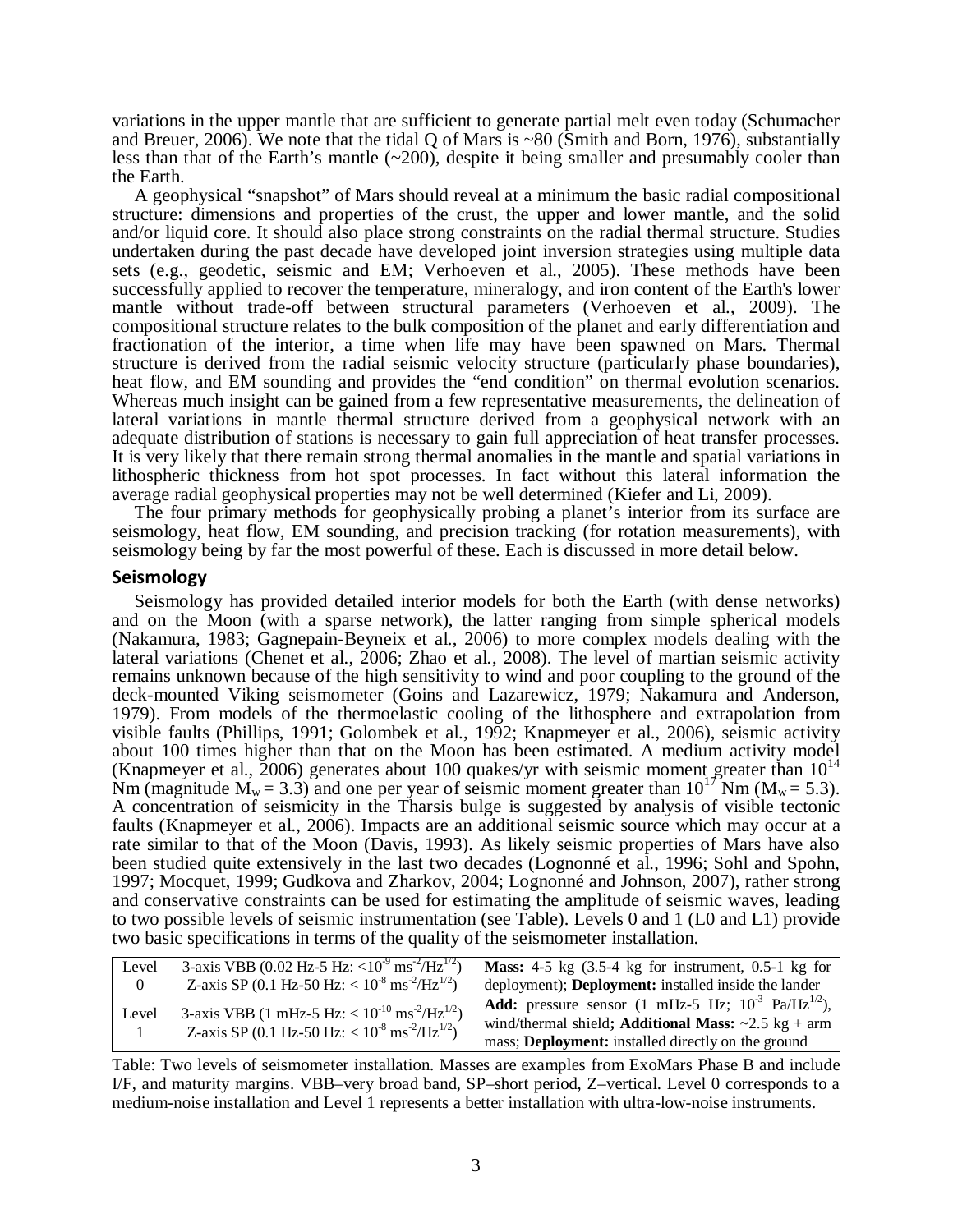### Seismic network requirements

In order to fully reach their scientific goals, seismic investigations will require a network of at least four L1 stations: three with a spacing of about 3000 km  $(\sim 50^{\circ})$ , and an antipodal station capable of detecting seismic waves traveling through the core (e.g., PKP) from an event simultaneously detected by the others. Such a network may locate, through travel-time analysis, more than 80 globally detectable quakes per (Earth) year and will be robust to unexpectedly high mantle attenuation or low seismic activity. With four or more landers, details of the internal structure, such as the dichotomy or other large unit differences, mantle discontinuities and anisotropy, may be characterized. A less effective L0 network might expect to locate about 20 quakes per year and must therefore last for at least one martian year to be of significant value.

Although less certain, determination of internal structure is also possible with fewer stations under certain assumptions, especially if they are provided with highest quality instruments with superior SNR (e.g., L1). Two landers, as the first step of a seismic network, may also provide key information for selecting the landing sites for subsequent seismic stations rather than depending on a priori information based on remote sensing data. With data from two seismic stations true seismic events are readily distinguishable from local noise. If both are located near a seismically active region (e.g., Tharsis), they may detect a sufficient number of local, shallow quakes to model the crust and upper mantle beneath them. Identifiable impact data would provide similar information. In addition, atmospherically-generated seismicity recorded with two L1 instruments could provide mean phase velocities of surface waves (and thus crustal and upper mantle structure) using cross-correlation techniques (Shapiro and Campillo, 2004).

Even a single L1 station can return certain important information, such as martian seismicity and its geographical distribution, the seismic propagation time through the crust (thus constraining its thickness) and possible large-scale stratification with a use of receiver functions. In addition, the core state and radius can be derived from solid tide measurements (Van Hoolst et al., 2003). If operated for one martian year or longer, such a station could statistically be expected to detect a large quake ( $M \ge 10^{17}$  Nm), which would allow recording of planetary normal modes, whose frequencies give direct information about global structure. It may also detect reflected core phases, and possibly normal modes from the atmospherically excited seismic hum (Kobayashi and Nishida, 1998), although identification of such signals may be problematic. Thus, such a station could provide preliminary interior models of the planet far better constrained than present theoretical models.

An incremental network deployment starting with one or two long-lived stations could therefore provide a path for enhanced scientific return. Collaboration among space agencies, exemplified by the International Lunar Network (ILN) effort, may be crucial for deploying an ambitious International Mars Network, as each additional station will significantly improve the quality of seismic data interpretation and considerably increase the total science return.

#### Heat Flow

Planetary heat flow is a fundamental parameter characterizing the thermal state of a planet. The overall thermal and chemical evolution of planets are fundamental processes influenced by heat flow, and tens of thousands of terrestrial measurements have been made to constrain the heat flow of the Earth. To date, only two independent measurements have been performed to constrain heat flow on the Moon (Langseth et al., 1976), whereas no measurements have been performed on Mars.

Knowledge of the present day heat flux on Mars would elucidate the working of the planetary heat engine and provide essential boundary conditions for models of the martian thermal evolution. This would enable us to discriminate between different evolutionary models, each of which has distinct predictions for when the dynamo was active. A determination of the average heat flow would also provide important constraints on the abundance of radioactive isotopes in the martian interior, which in turn places limits on the major element chemistry. By measuring the mantle contribution to the heat flow in regions of thin crust (e.g., the Hellas basin) questions concerning the partitioning of heat producing elements between crust and mantle and the processes of planetary differentiation could also be addressed.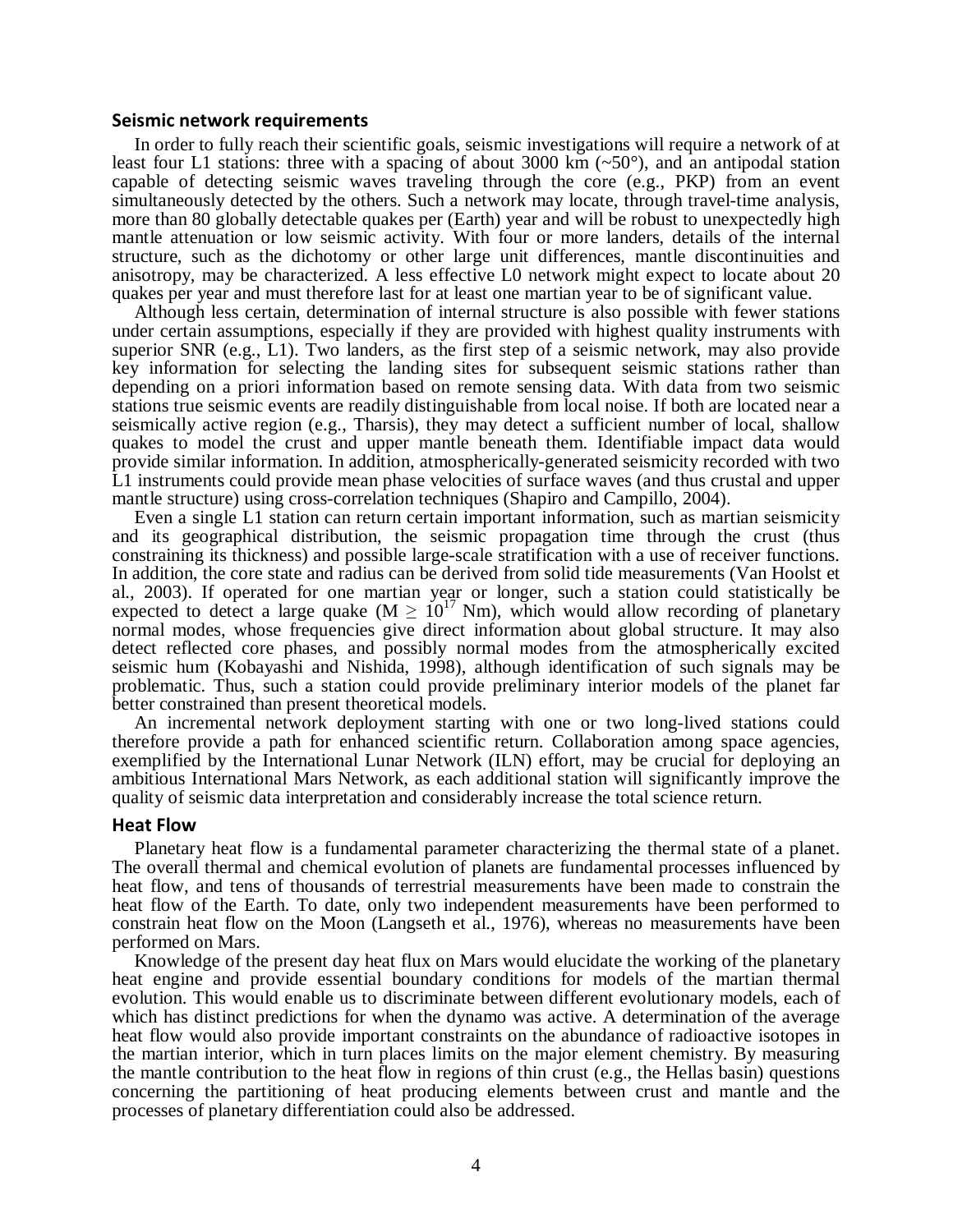The thermal gradient from heat flow determines the depths at which liquid water is stable beneath the surface and thus bears directly on this critical habitability parameter (Schulze-Makuch and Irwin, 2008). Furthermore, geothermal energy – i.e., heat flow – is the most important energy source in the martian subsurface today and knowledge of the planetary heat flow would directly constrain estimates of the current biological potential of Mars.

To measure heat flow, the thermal conductivity and thermal gradient in the regolith need to be determined. This is achieved by emplacing temperature sensors and heaters in the subsurface. Thermal conductivity is then determined by active heating experiments or by analysis of the decay of the annual temperature wave with depth. Measurement uncertainties for the conductivity and gradient measurements should each be <10%, resulting in an uncertainty of 15% for the heat flow, comparable to the uncertainty reported for lunar measurements (Langseth et al., 1976). To achieve this accuracy, temperature sensors need to be calibrated to within 0.1 K.

The heat flow from the interior is expected to be uniform over large provinces on the martian surface and much would be learned from measurements at a limited number of selected sites. These would ideally include a representative highland and lowland site, a measurement in the volcanically active Tharsis province and a determination of the mantle heat flow from a measurement in the Hellas basin. Sites must be chosen carefully to avoid overt local influences from topography, slope changes, crater margins and similar heterogeneities.

#### Precision Tracking – Geodesy

Precision tracking of the martian surface is performed through radio links between ground stations on the Earth (DSP, DSN, or ESTRACK) and landers on the surface of Mars. The experiment consists of an X-band (or S- or Ka-band) transponder designed to obtain two-way Doppler and/or ranging measurements from the radio link. These Doppler measurements over a long period of time (typically at least one martian year) can be used to obtain Mars' rotation behavior (precession, nutations, and length-of-day variations). More specifically, measuring the relative position of the lander on the surface of Mars with respect to the terrestrial ground stations allows reconstructing Mars' time varying orientation and rotation in space. The ultimate objectives of this experiment are to obtain information on Mars' interior and on the mass redistribution of  $CO<sub>2</sub>$  in Mars' atmosphere. Precession (long-term changes in the rotational orientation) and nutations (periodic changes in the rotational orientation) as well as polar motion (motion of the planet with respect to its rotation axis) are determined from this experiment and used to obtain information about Mars' interior. At the same time, measurement of variations in Mars' rotation rate reveals variations of the angular momentum due to seasonal mass transfer between the atmosphere and polar caps (Cazenave and Balmino, 1981; Chao and Rubincam, 1990; Yoder and Standish, 1997; Folkner et al., 1997; Defraigne et al., 2000; Dehant et al., 2006; Van den Acker et al., 2002; Sanchez et al., 2004; Karatekin et al., 2005, 2006a,b; Zuber et al., 2007). A great deal has already been learned from such experiments on Viking and Pathfinder, but better tracking accuracy than Viking (which is now possible) and a longer time span than Pathfinder (which lasted 84 sols) are necessary for significant advances.

Precession measurements will improve the determination of the moment of inertia of the whole planet and thus the radius of the core. For a specific interior composition or range of possible compositions, the core radius is expected to be determined with a precision of a few tens of km (compared to  $\pm 150$  km currently). A precise measurement of variations in the orientation of Mars' spin axis will also enable an independent (and more precise) determination of the size of the core via the core resonance in the nutation amplitudes. The amplification of this resonance depends on the size, moment of inertia, and flattening of the core. For a large core, the amplification can be very large, ensuring the detection of the free core nutation and determination of the core moment of inertia (Dehant et al., 2000a,b; Defraigne et al., 2003).

A large inner core can also have an effect on the nutations that could be measured by radio tracking. Due to the existence of another resonance (the free inner core nutation), there would be amplification in the prograde band of the nutation frequencies. The main effect on nutation would be the cancellation of the largest prograde semi-annual liquid core nutation (Defraigne et al., 2003; Van Hoolst et al., 2000a,b; Dehant et al., 2003). Failure to detect the amplification of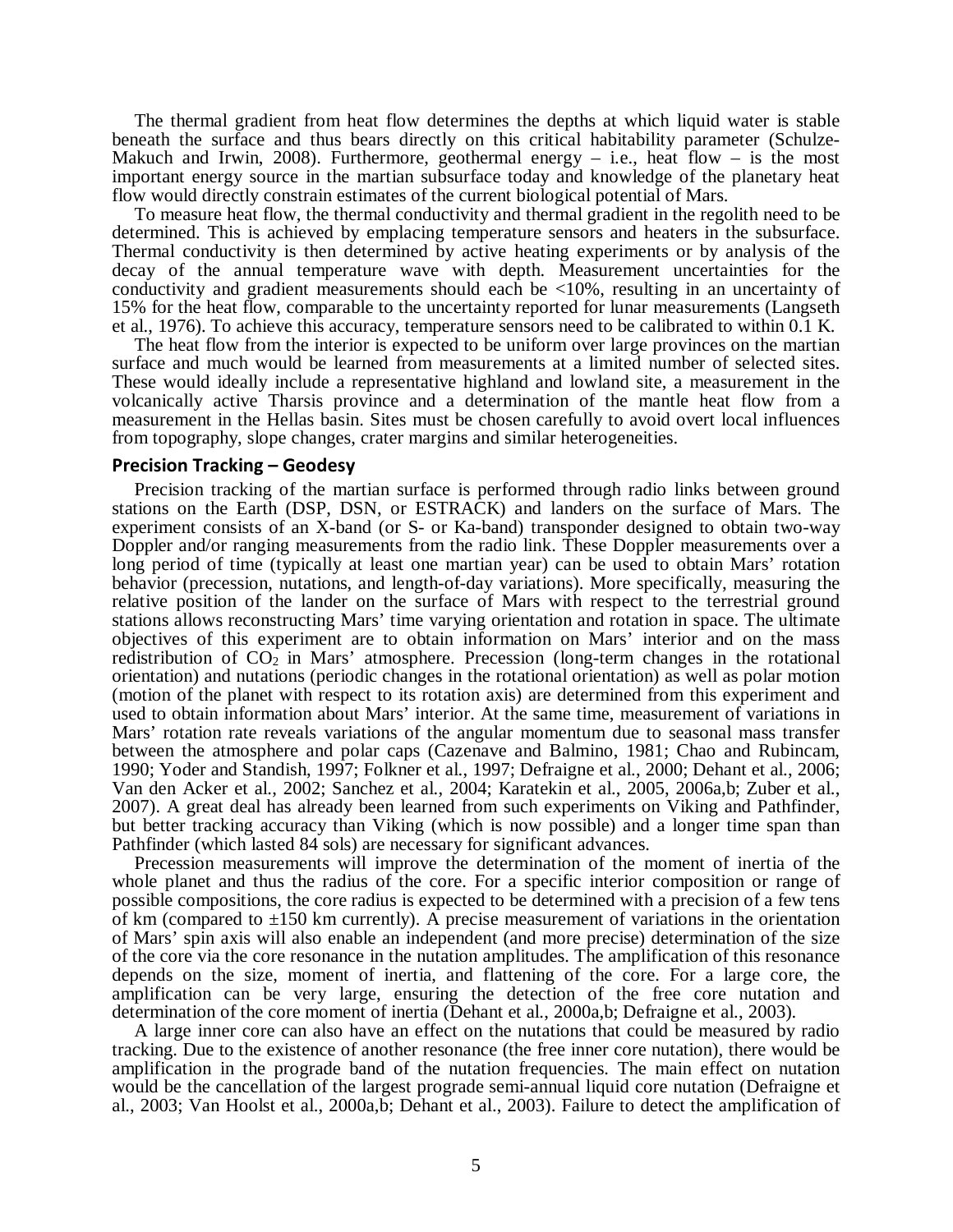the semi-annual nutation with radioscience in its more precise configuration, together with the confirmation of a liquid outer core from the retrograde nutation band and from the *k2* tidal Love number, could then be interpreted as strong evidence for a large solid inner core.

### Electromagnetic Sounding

Electromagnetic (EM) sounding has yielded important insights on the interior structures of the Moon and the Galilean satellites (Sonett, 1982; Khurana et al., 1998; Hood et al., 1999). EM methods are widely used to understand Earth's structure from depths of meters to hundreds of kilometers. Recent work in the latter has focused on the water content and partial melting of the upper mantle and transition zone (Karato, 2006; Yoshino et al., 2006; Toffelmier and Tyburczy, 2007; Kelbert et al., 2009). Objectives for Mars include the temperature and state of the upper mantle, the thicknesses of the lithosphere, crust, and cryosphere, and lateral heterogeneity in any of these properties. EM measurements are therefore complementary to seismology and heat flow in constraining the internal structure and evolution of Mars. Atmospheric and space physics investigations will also naturally follow from characterization of the ambient EM energy.

Time-varying EM fields induce eddy currents in planetary interiors, whose secondary EM fields are detected at or above the surface. These secondary fields shield the deeper interior according to the skin-depth effect, so that EM fields fall to 1/e amplitude over depth  $\delta$  (km) = 0.5√ρ/*f*, where ρ is the resistivity (Ω-m) and *f* is the frequency (Hz). EM sounding exploits the skin-depth effect by using measurements over a range of frequency to reconstruct resistivity over a range of depth (Wait, 1970). Natural EM signals (magnetospheric pulsations, ionospheric currents, lightning) are used instead of transmitters at the low frequencies necessary to penetrate kilometers to hundreds of kilometers into the Earth. Sources for Mars include direct solarwind/ionosphere interactions, diurnal heating of the ionosphere, solar-wind/mini-magnetosphere interactions, and possibly lightning. These sources will provide a spectrum from  $\sim 10 \mu$ Hz (1 sol period) to  $>1$  kHz.

Forward modeling of a variety of possible subsurface structures for Mars provides broad mapping of measured frequency to depth of investigation. The cryosphere, comprising the upper few to tens of kilometers, is probably very resistive and hence EM-transparent. Underlying, highly conductive saline groundwater would be a near-ideal EM target. Grimm (2002) showed that the depth to groundwater could be determined from measurements in the range 1 mHz to 1 kHz. A wet crust would partly shield the deeper interior on Mars as on the Earth, but in both cases frequencies of  $1-100 \mu$ Hz penetrate to hundreds of kilometers depth. Higher frequencies (up to 100 mHz) penetrate to these depths if the crust is dry. There appears to be a good match, therefore, between the likely natural EM energy spectrum and the desired investigation depths for the EM science objectives.

The fundamental quantity derived in these experiments is the frequency-dependent EM impedance *Z*. Two methods are suitable for constructing *Z* from measurements at the surface of Mars. *Geomagnetic Depth Sounding* (GDS) uses surface arrays of magnetometers to determine *Z* from the ratio of the vertical magnetic field to the magnitude of the horizontal magnetic-field gradient (Gough and Ingham, 1983). Using this method, frequencies of  $10-100 \mu$ Hz from ionospheric sources can be used to probe the mantle. The *Magnetotelluric method* (MT) uses orthogonal horizontal components of the local electric and magnetic fields to compute *Z*. Mars MT will likely best apply to higher frequencies  $(<1$  Hz to  $~1$  kHz) and hence exploit 0.01-1 Hz direct solar-wind/ionosphere interactions (Espley et al., 2006) as well as Schumann resonances (~10-50 Hz) and TM waves (>100 Hz) due to lightning. MT therefore focuses on the relatively shallower crust and cryosphere. Together, GDS and MT can address the EM goals for Mars exploration.

## Meteorology

Although meteorological payloads on a seismology-focused, several-lander network mission cannot fully address the global measurements required to meet the highest priority MEPAG Climate Goal and Investigation (Rafkin et al. 2009), they can address important elements of the goal related to the dust, water, and  $CO<sub>2</sub>$  cycles, as well as the behavior of trace gases that